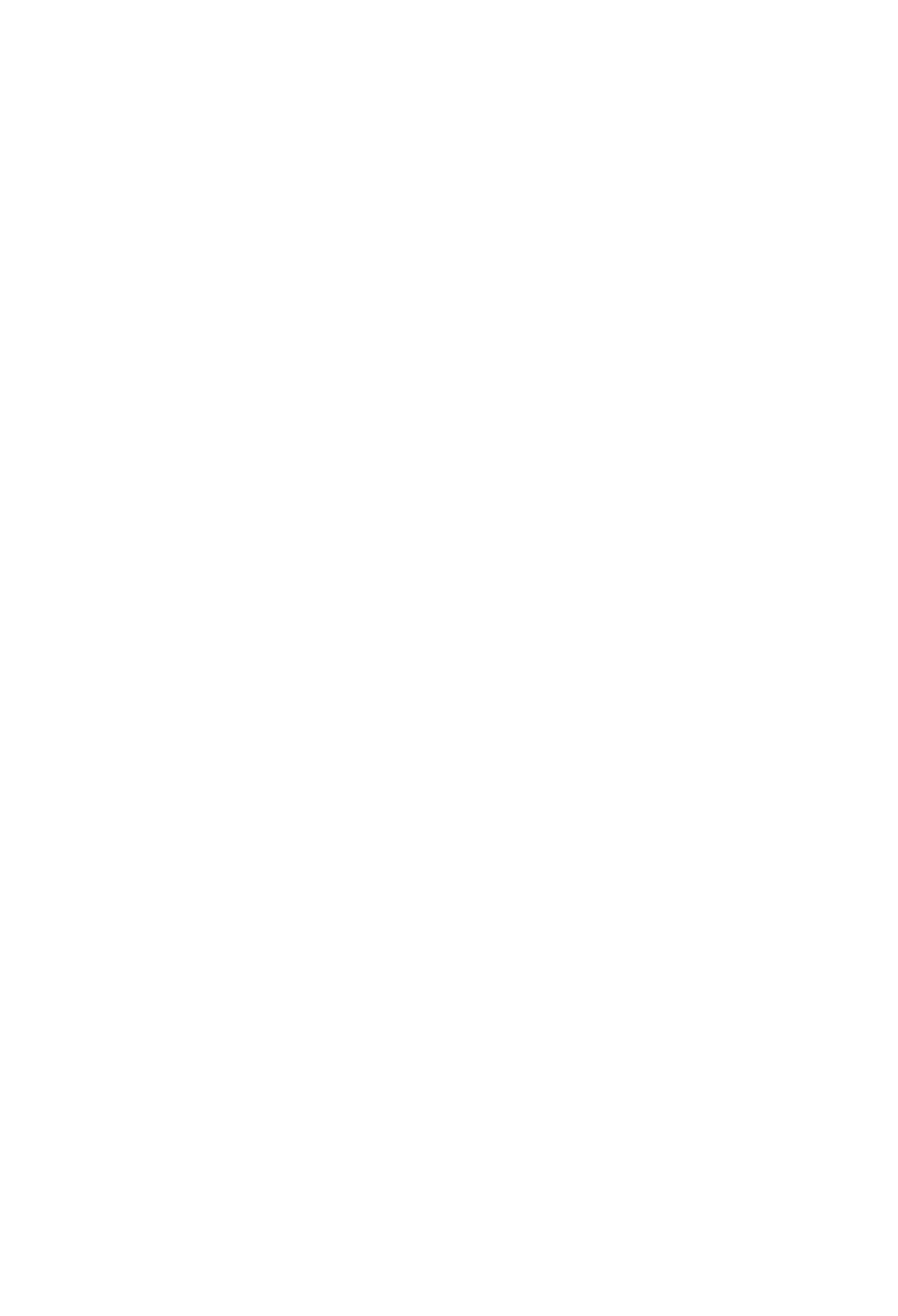#### ASSEMBLY BILL NO. 349–ASSEMBLYMAN WATTS

### MARCH 22, 2021  $\overline{\phantom{a}}$  , where  $\overline{\phantom{a}}$

### Referred to Committee on Growth and Infrastructure

SUMMARY—Revises provisions governing motor vehicles. (BDR 43-58)

FISCAL NOTE: Effect on Local Government: No. Effect on the State: Yes.

~ EXPLANATION – Matter in *bolded italics* is new; matter between brackets **[**omitted material**]** is material to be omitted.

AN ACT relating to motor vehicles; revising provisions that govern an owner of an Old Timer vehicle, classic rod or classic car, including providing that such vehicles are exempt from the provisions governing the control of emissions from engines as long as they are not used for general transportation and further providing that such vehicles which are used for general transportation shall not **[**receive**] be issued** special license plates, except in certain situations, and instead must comply with the provisions governing the control of emissions from engines; **[**requiring the owner of an Old Timer vehicle, classic rod or classic car to pay a certain fee annually instead of only once;**]** authorizing approved inspectors to work at any authorized inspection station, authorized station or any class of fleet station or multiple locations of such stations; authorizing the Department of Motor Vehicles to establish a remote sensing system to test the emissions from motor vehicles operating in certain counties; exempting a new motor vehicle from emissions testing for the first 3 years of the life of the motor vehicle and then requiring that emissions testing be conducted on new motor vehicles annually after the fourth registration of the motor vehicle; requiring the State Environmental Commission to provide for issuing certain waivers to the owner of a motor vehicle who performs repairs on the motor vehicle **[**; increasing certain fees relating to emissions testing stations and forms certifying emission control compliance;**] under certain circumstances;** requiring certain fees charged for certain electronic monitoring programs to be equal in amount to the fee charged for forms certifying emission control compliance; **authorizing certain boards of county commissioners to impose an additional fee for certain actions and requiring any money received from such an additional fee to be used to support certain programs that seek to reduce emissions from a motor vehicle;** and providing other matters properly relating thereto.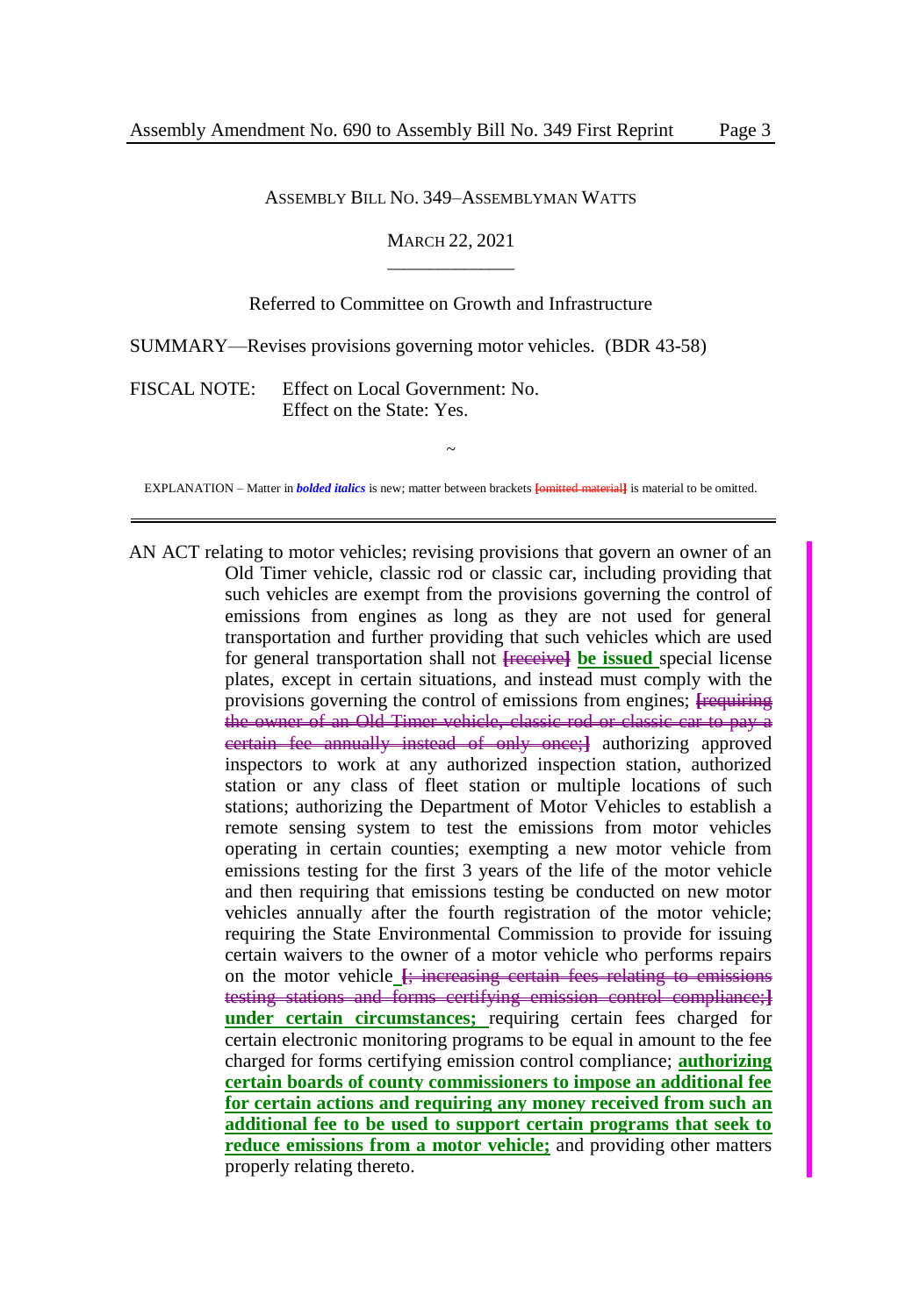#### **Legislative Counsel's Digest:**

Existing law authorizes special license plates and registration certificates to be issued to residents of Nevada for antique motor vehicles that qualify as Old Timer vehicles, classic rods or classic vehicles. (NRS 482.381 2 residents of Nevada for antique motor vehicles that qualify as Old Timer vehicles, classic rods or classic vehicles. (NRS  $\frac{482.381}{482.3814}$ ,  $\frac{482.3816}{482.3816}$ ) Existing law provides that such vehicles are exempt from certain regulations governing exhaust emissions, fuel evaporative 5 emissions and visible emissions of smoke from certain engines if the owner of the vehicle certifies to the Department of Motor Vehicles that the vehicle was not driven more than 5,000 7 miles during the immediately preceding year. (NRS 445B.760) **Sections 1, 3 and 4** of this bill 8 provide that such motor vehicles must not be used for general transportation, defined as being<br>9 driven more than 5.000 miles during the immediately preceding year, but may be used for 9 driven more than 5,000 miles during the immediately preceding year, but may be used for club activities, exhibitions, tours, parades or similar activities and for such other uses as are 10 club activities, exhibitions, tours, parades or similar activities and for such other uses as are<br>11 necessary for the operation and maintenance of the vehicle. **Sections 1.3 and 4** provide that 11 necessary for the operation and maintenance of the vehicle. **Sections 1, 3 and 4** provide that 12 such motor vehicles not used for general transportation are exempt from the provisions solution overwhich the control of emissions from engines and that if the owner of such a motor vehicle 13 governing the control of emissions from engines and that, if the owner of such a motor vehicle  $14$  elects to use the motor vehicle for general transportation, he or she; (1) shall not be issued 14 elects to use the motor vehicle for general transportation, he or she: (1) shall not be issued<br>15 special license plates or a registration certificate; and (2) must comply with the provisions 15 special license plates or a registration certificate; and (2) must comply with the provisions 16 special to provisions from engines. Existing law requires that such vehicles 16 governing the control of emissions from engines. Existing law requires that such vehicles 17 being used for general transportation and required to comply with the provisions governing 17 being used for general transportation and required to comply with the provisions governing<br>18 the control of emissions from engines which fail the emissions test shall not be issued the 18 the control of emissions from engines which fail the emissions test shall not be issued the special license plates for a period of 90 days after failing the emissions test. (NRS 482.2655) **Sections 1, 3 and 4** provide that this 90-day period is an exception to the prohibition for issuing a special license plate to a vehicle that is used for general transportation.

19 special license plates for a period of 90 days after failing the emissions test. (NRS 482.2655)<br>
20 **Sections 1, 3 and 4** provide that this 90-day period is an exception to the prohibition for<br>
21 issuing a special lic **Existing law requires that the owner of an Old Timer vehicle**, control or classic rotation of an Old Timer vehicle, rom the provisions governing the Department, to be accounted for in the Pollution<br>cost for a certificate of compliance with emissi-25 an amount equal to the cost for a certificate of compliance with emissions standards. (NRS 26 482.381, 482.3814, 482.3816) Sections 1, 3 and 4 require this fee to be paid annually.**]**

**Sections 1, 3 and 4** require for the issuance of special license plates and a registration certificate for an Old Timer vehicle, classic rod or classic vehicle that the motor vehicle must 29 have proof satisfactory to the Department that the vehicle is covered by insurance that: (1) is designed or designated specifically for classic or antique vehicles; or (2) includes an 30 designed or designated specifically for classic or antique vehicles; or (2) includes an endorsement that is designed or designated specifically for classic or antique vehicles.<br>32 Existing law provides that an approved endorsement that is designed or designated specifically for classic or antique vehicles.

32 Existing law provides that an approved inspector is a person who is licensed by the 33 Department to inspect motor vehicles and devices for the control of pollution for an authorized station or authorized inspection station. (NRS 445B.705) Existing law provides 34 authorized station or authorized inspection station. (NRS 445B.705) Existing law provides 35 that: (1) an authorized inspection station is a station that is licensed to inspect vehicles and devices for emissions; and (2) an authorized station is a station that is licensed to inspect 36 devices for emissions; and (2) an authorized station is a station that is licensed to inspect 37 vehicles and devices for emissions and is also licensed to install, repair and adjust such 38 devices. (NRS 445B.710, 445B.720) Existing regulations provide that for an authorized 38 devices. (NRS 445B.710, 445B.720) Existing regulations provide that for an authorized 39 inspection station or a class 1 fleet station which only tests exhaust emissions to be licensed, 40 the station must employ at least one: (1) class 1 approved inspector who is licensed only to test exhaust emissions; or (2) class 2 approved inspector who is licensed to test exhaust 41 test exhaust emissions; or (2) class 2 approved inspector who is licensed to test exhaust emissions and to diagnose, repair and service devices for the control of exhaust emissions. 42 emissions and to diagnose, repair and service devices for the control of exhaust emissions.<br>43 (NAC 445B.4096-445B.4098, 445B.462) Existing regulations provide that for an authorized 43 (NAC 445B.4096-445B.4098, 445B.462) Existing regulations provide that for an authorized 44 station or a class 2 fleet station which tests exhaust emissions and diagnoses, repairs and services devices for the control of exhaust emissions to be licensed, the station must employ at 45 services devices for the control of exhaust emissions to be licensed, the station must employ at least one approved inspector who is licensed to test exhaust emissions and to diagnose, repair and service devices for the least one approved inspector who is licensed to test exhaust emissions and to diagnose, repair 47 and service devices for the control of exhaust emissions. (NAC 445B.4096, 445B.4098, 48 445B.4099, 445B.462) **Sections 6 and 7** of this bill require the regulations adopted by the 445B,4099, 445B.462) **Sections 6 and 7** of this bill require the regulations adopted by the State Environmental Commission and the Department for the licensing of such stations to authorize any approved inspector who is li State Environmental Commission and the Department for the licensing of such stations to 50 authorize any approved inspector who is licensed: (1) only to test exhaust emissions to work at any authorized inspection station, any authorized station or any class of fleet station or 51 at any authorized inspection station, any authorized station or any class of fleet station or multiple locations of such stations, provided that the approved inspector only tests exhaust emissions; and (2) to test exhau multiple locations of such stations, provided that the approved inspector only tests exhaust emissions; and (2) to test exhaust emissions and to diagnose, repair and service devices for the 54 control of exhaust emissions to work at any authorized inspection station, any authorized station or any class of fleet station or multiple locations of such stations.

56 Existing law authorizes the Department, in a county whose population is 100,000 or more 57 (currently Clark and Washoe Counties), to conduct a test of the emissions from a motor vehicle which is being operated on a highway in that county to determine whether the vehicle 58 vehicle which is being operated on a highway in that county to determine whether the vehicle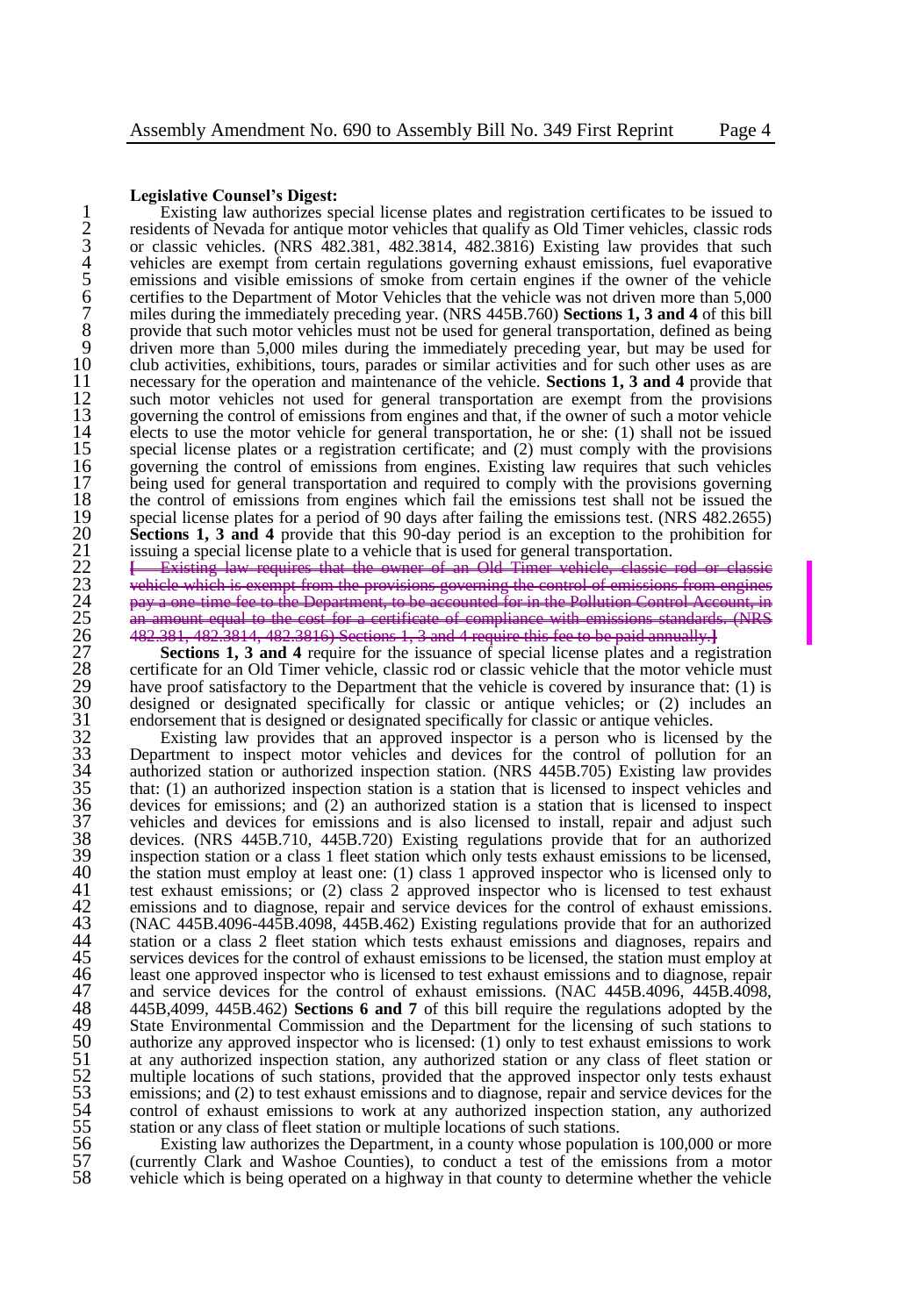59 complies with the emissions standards. (NRS 445B.798) **Section 8** of this bill authorizes the 60 Department, in a county whose population is  $100,000$  or more, to establish a remote sensing  $61$  system to test the emissions from a motor vehicle which is being operated on a highway in  $61$  system to test the emissions from a motor vehicle which is being operated on a highway in  $62$  that county to determine whether the vehicle complies with the emissions standards. If the 62 that county to determine whether the vehicle complies with the emissions standards. If the Department establishes such a remote sensing system, **section 8** requires the Department to 63 Department establishes such a remote sensing system, **section 8** requires the Department to adopt regulations: (1) to carry out the remote sensing system: (2) that provide how a person 64 adopt regulations: (1) to carry out the remote sensing system; (2) that provide how a person may register to participate in the remote sensing system, including requiring the person to pay 65 may register to participate in the remote sensing system, including requiring the person to pay 66 a fee; and (3) that allow for the collection of data from the remote sensing system for use by 67 the Department and other agencies of this State.<br>68 Existing law requires the State Environm

68 Existing law requires the State Environmental Commission, in cooperation with the 69 Department and any local air pollution control agency, to adopt regulations for the control of emissions from motor vehicles in areas designated by the Commission that are in any county 70 emissions from motor vehicles in areas designated by the Commission that are in any county<br>71 whose population is 100,000 or more (currently Clark and Washoe Counties). (NRS 71 whose population is 100,000 or more (currently Clark and Washoe Counties). (NRS  $72$  445B.770) Existing law also authorizes the Commission to exempt designated classes of motor vehicles, including classes based upon the year of manufacture of motor vehicles, from 73 motor vehicles, including classes based upon the year of manufacture of motor vehicles, from having to comply with the emissions standards. (NRS 445B.825) Existing regulations exempt 74 having to comply with the emissions standards. (NRS 445B.825) Existing regulations exempt new motor vehicles from compliance with emissions standards until the third registration of 75 new motor vehicles from compliance with emissions standards until the third registration of the vehicle, which is the first 2 years of the life of the motor vehicle. (NAC 445B.592) The vehicle, which is the first 2 years of the life of the motor vehicle. (NAC 445B.592)<br>77 **Section 9** of this bill exempts new motor vehicles from the test of emissions conducted by the<br>78 Department until the fourth reg **Section 9** of this bill exempts new motor vehicles from the test of emissions conducted by the 78 Department until the fourth registration of the vehicle, which is the first 3 years of the life of the motor vehicle, and requires the Department to conduct the test annually after the fourth 79 the motor vehicle, and requires the Department to conduct the test annually after the fourth registration of the motor vehicle. Finally, **section 9** makes a technical change to reference a 80 registration of the motor vehicle. Finally, **section 9** makes a technical change to reference a 81 federal regulation relating to the exemption afforded to hybrid electric vehicles. **Sections 5** 81 federal regulation relating to the exemption afforded to hybrid electric vehicles. **Sections 5**  82 **and 8** of this bill make conforming changes.<br>83 Existing law requires the Commission to

83 Existing law requires the Commission to: (1) provide for a waiver from having to comply 84 with the provisions governing the control of emissions from engines if compliance involves<br>85 repair and equipment costs which exceed the limits set by the Commission: and (2) establish 85 repair and equipment costs which exceed the limits set by the Commission; and (2) establish 86 such limits in a manner which avoids unnecessary financial hardship to motor vehicle owners. 86 such limits in a manner which avoids unnecessary financial hardship to motor vehicle owners.<br>87 (NRS 445B 825) **Section 9** requires the Commission to provide for  $\frac{1}{2}$  and  $\frac{1}{2}$  and  $\frac{1}{2}$  and  $\frac{1}{2}$  and 87 (NRS 445B.825) **Section 9** requires the Commission to provide for **[**an additional**] a** waiver **in** 88 **such situations** if the vehicle is repaired by the owner of the vehicle **[**in any situation**]** and 89 clarifies that such repairs include: (1) the owner purchasing parts for the repair of the vehicle;<br>90 (2) the owner buying equipment for the repair of the vehicle: and (3) the owner performing 90 (2) the owner buying equipment for the repair of the vehicle; and (3) the owner performing 91 labor for the repair of the vehicle.<br>92 Existing law requires certain

92 Existing law requires certain fees to be paid to the Department and accounted for in the 93 Pollution Control Account where a program governing the control of emissions from engines 93 Pollution Control Account where a program governing the control of emissions from engines<br>94 is commenced. <del>ENRS 445B 830) Section 10 of this bill increases: (1) from \$25 to \$100 the</del> 94 is commenced. **[**(NRS 445B.830) Section 10 of this bill increases: (1) from \$25 to \$100 the 95 fee for the issuance and annual renewal of a license for an authorized inspection station,<br>96 authorized station or fleet station; (2) from \$150 to \$250 the fee for each set of 25 forms 96 authorized station or fleet station; (2) from \$150 to \$250 the fee for each set of 25 forms 97 certifying emission control compliance; and (3) from**] Existing law requires a fee of** \$6 **[**to 98 \$8.50 the feel for each form issued to a fleet station. **(NRS 445B.830)** Existing law authorizes the Commission, in a county whose population is 100,000 or more (currently Clark and 99 the Commission, in a county whose population is  $\frac{100,000}{100,000}$  or more (currently Clark and  $\frac{100}{100,000}$  Washoe Counties) to adopt regulations to establish a voluntary program of electronic 100 Washoe Counties) to adopt regulations to establish a voluntary program of electronic 101 monitoring of emission information from certain vehicles. Existing law requires the 102 Department to charge an annual fee of \$6 for each vehicle electronically monitored in such a 102 Department to charge an annual fee of \$6 for each vehicle electronically monitored in such a<br>103 manner. (NRS 445B.767) Section 5.5 of this bill instead requires the Department to charge an 103 manner. (NRS 445B.767) **Section 5.5** of this bill instead requires the Department to charge an 104 annual fee that is equal in amount to the fee for each form issued to a fleet station. 104 annual fee that is equal in amount to the fee for each form issued to a fleet station.<br>105 **Existing law requires a board of county commissioners, if the board is at** 

 **Existing law requires a board of county commissioners, if the board is authorized to impose an additional fee for each form certifying emission control compliance, to ensure that 2 percent of any such fee is retained as a commission by the authorized station or** 108 **authorized inspection station that performs the inspection pursuant to which the form authorized inspection station that performs the inspection pursuant to which the form** 109 **certifying emission control compliance is issued.** (NRS 445B.834) Section 10.5 of this bill **certifying emission control compliance is issued. (NRS 445B.834) Section 10.5 of this bill**<br>110 **authorizes the board of county commissioners for a county whose population is 100.000 authorizes the board of county commissioners for a county whose population is 100,000 or more (currently Clark and Washoe Counties) to impose an additional fee for: (1) each form certifying emission control compliance; and (2) the issuance and annual renewal of a license for an authorized inspection station, authorized station or fleet station. Section 10.5 provides that, if such an additional fee is imposed, the board shall use the money received from the additional fee to support the programs of local air pollution control**  agencies to reduce emissions from a motor vehicle with at least 50 percent of such money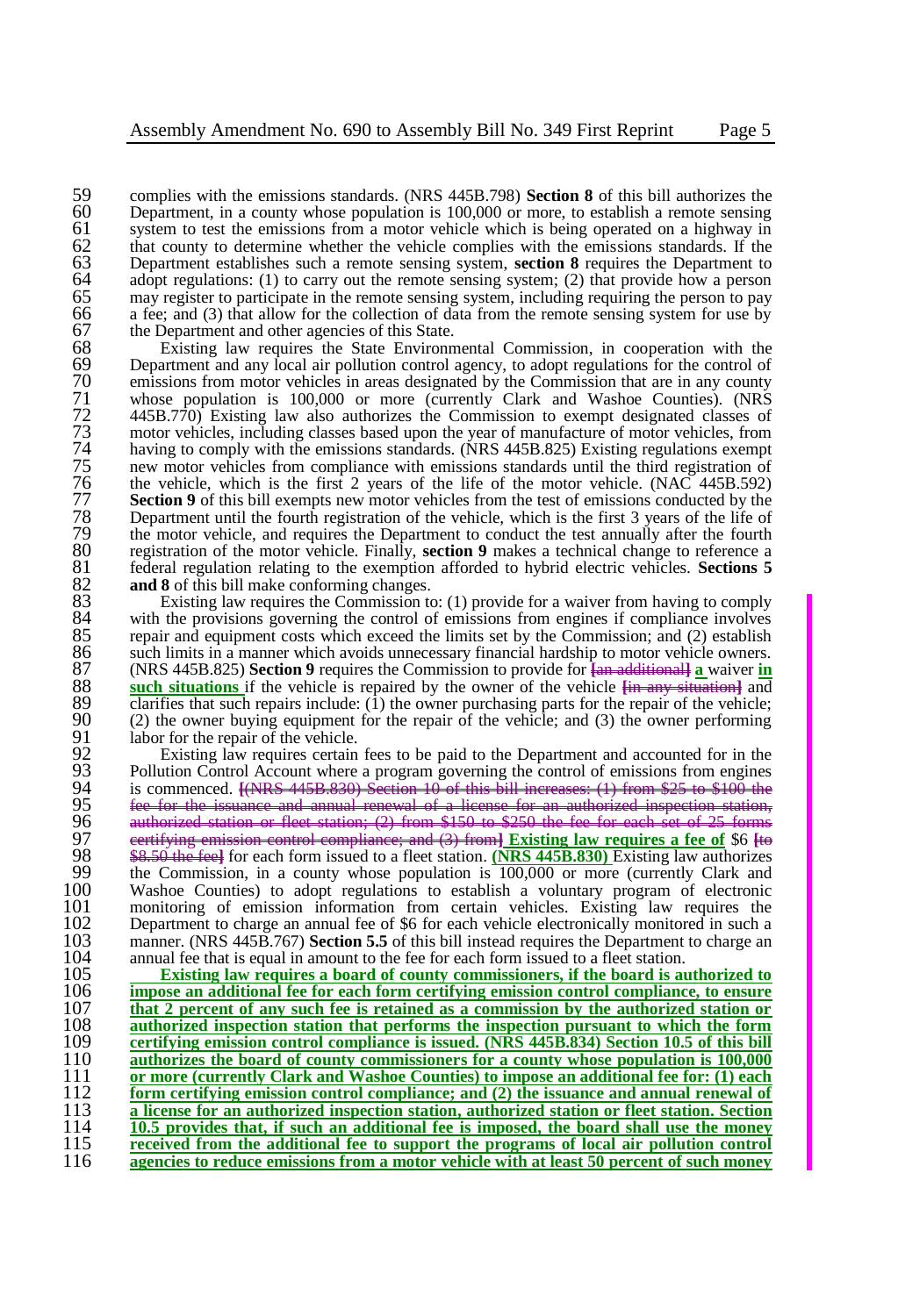117 being used to support the programs of local air pollution control agencies to reduce<br>118 emissions from a motor vehicle for the benefit of historically underserved communities.

## THE PEOPLE OF THE STATE OF NEVADA, REPRESENTED IN SENATE AND ASSEMBLY, DO ENACT AS FOLLOWS:

| 1                | <b>Section 1.</b> NRS 482.381 is hereby amended to read as follows:                                                                                                                       |
|------------------|-------------------------------------------------------------------------------------------------------------------------------------------------------------------------------------------|
| $\mathfrak{2}$   | 482.381 1. Except as otherwise provided in <b>[NRS 482.2655,] subsection 4</b> ,                                                                                                          |
| 3                | the Department may issue special license plates and registration certificates to                                                                                                          |
| 4                | residents of Nevada for any motor vehicle which <b>Fist</b> :                                                                                                                             |
| 5                | (a) Is a model manufactured more than 40 years before the date of application                                                                                                             |
| 6                | for registration pursuant to this section $\Box$ ; and                                                                                                                                    |
| $\boldsymbol{7}$ |                                                                                                                                                                                           |
|                  | (b) Has proof satisfactory to the Department that the vehicle is covered by                                                                                                               |
| $\,$ 8 $\,$      | insurance that meets the requirements of NRS 485.185 and that:                                                                                                                            |
| 9                | (1) Is designed or designated specifically for a classic or antique vehicle;                                                                                                              |
| 10               | $\boldsymbol{or}$                                                                                                                                                                         |
| 11               | (2) Includes an endorsement designed or designated specifically for                                                                                                                       |
| 12               | <i>classic or antique vehicles.</i>                                                                                                                                                       |
| 13               | 2. Except as otherwise provided in subsection 4, any vehicle issued special                                                                                                               |
| 14               | license plates and a registration certificate pursuant to subsection 1 shall not be                                                                                                       |
| 15               | used for general transportation but may be used for:                                                                                                                                      |
| 16               | (a) Club activities, exhibitions, tours, parades or similar activities; and                                                                                                               |
| 17               | (b) Such other uses that are necessary for the operation and maintenance of                                                                                                               |
| 18               | the vehicle.                                                                                                                                                                              |
| 19               | 3. A vehicle that complies with subsection 2 is exempt from the provisions                                                                                                                |
| 20               | of NRS 445B.770 to 445B.815, inclusive.                                                                                                                                                   |
|                  |                                                                                                                                                                                           |
| 21               | If the owner of the vehicle elects to use the vehicle for general<br>4.                                                                                                                   |
| 22               | <i>transportation, he or she:</i>                                                                                                                                                         |
| 23               | (a) Except as otherwise provided in NRS 482.2655, shall not be issued                                                                                                                     |
| 24               | special license plates and a registration certificate pursuant to subsection 1; and                                                                                                       |
| 25               | (b) Shall comply with the provisions of NRS 445B.770 to 445B.815,                                                                                                                         |
| 26               | <i>inclusive.</i>                                                                                                                                                                         |
| 27               | 5. License plates issued pursuant to this section must bear the inscription "Old"                                                                                                         |
| 28               | Timer," and the plates must be numbered consecutively.                                                                                                                                    |
| 29               | <b>[3.] 6.</b> The Nevada Old Timer Club members shall bear the cost of the dies                                                                                                          |
| 30               | for carrying out the provisions of this section.                                                                                                                                          |
| 31               | 4.4.1. The Department shall charge and collect the following fees for the                                                                                                                 |
| 32               | issuance of these license plates, which fees are in addition to all other license fees                                                                                                    |
| 33               | and applicable taxes:                                                                                                                                                                     |
| 34               |                                                                                                                                                                                           |
| 35               |                                                                                                                                                                                           |
|                  |                                                                                                                                                                                           |
| 36               | $\overline{5}$ , $\overline{6}$ , $\overline{6}$ and $\overline{6}$ and $\overline{6}$ to the fees required pursuant to subsection $\overline{4}$ , $\overline{4}$ , $\overline{7}$ , the |
| 37               | Department shall charge and collect $\frac{\alpha}{\alpha}$ [an annual] fee for the first issuance of the                                                                                 |
| 38               | license plates for those motor vehicles exempted pursuant to <b>{paragraph (b) of</b>                                                                                                     |
| 39               | subsection 1 of NRS 445B.760 subsection 3 from the provisions of NRS 445B.770                                                                                                             |
| 40               | to 445B.815, inclusive. The amount of the fee must be equal to the amount of the                                                                                                          |
| 41               | fee for a form certifying emission control compliance set forth in paragraph (c) of                                                                                                       |
| 42               | subsection 1 of NRS 445B.830.                                                                                                                                                             |
| 43               | Fees paid to the Department pursuant to subsection $\frac{5}{3}$ 8 must be<br><del>16.1</del> 9.                                                                                          |
| 44               | accounted for in the Pollution Control Account created by NRS 445B.830 and                                                                                                                |

distributed in accordance with subsection 6 of NRS 445B.830.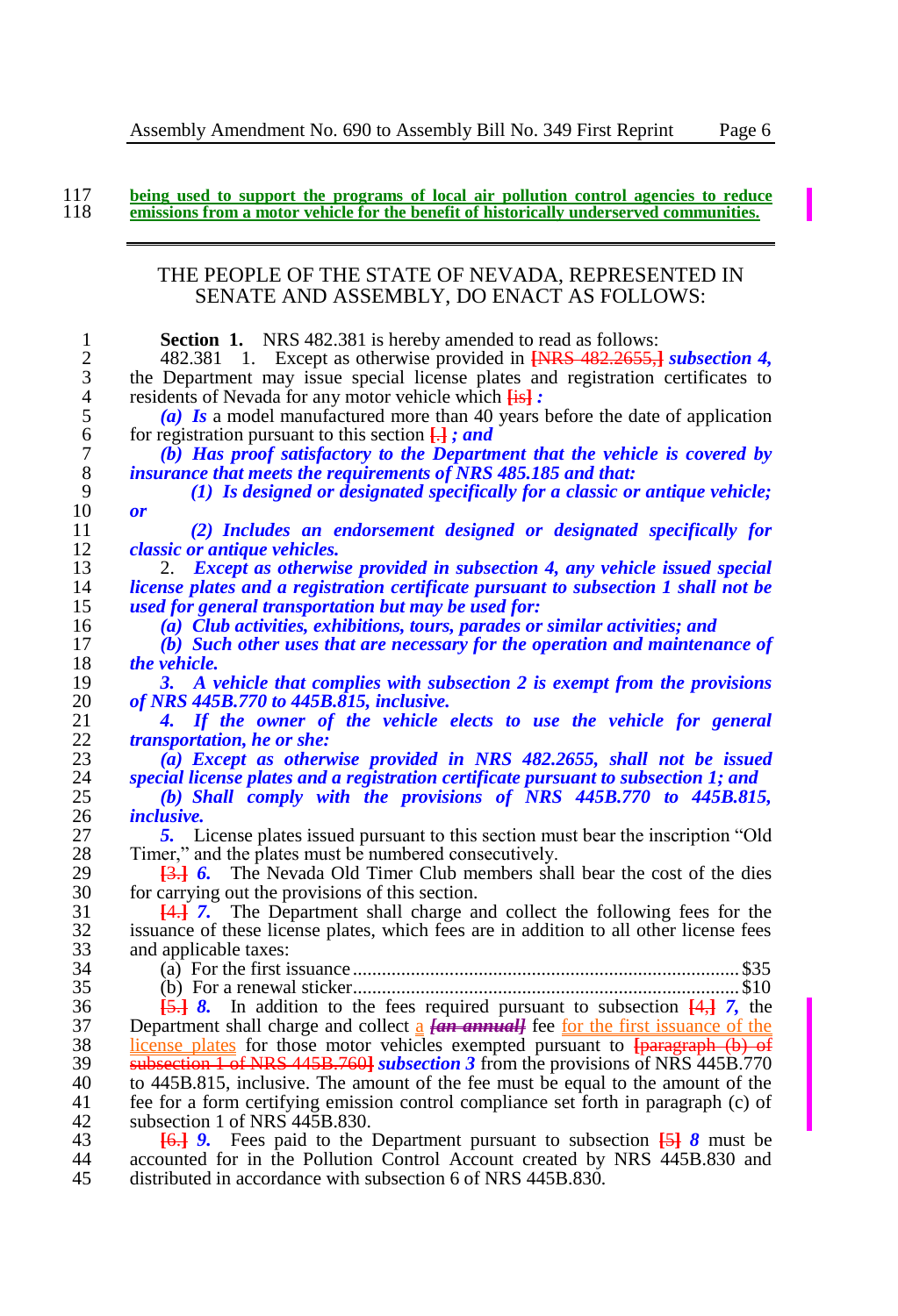I

| 1                | 10. As used in this section, "general transportation" means a vehicle that                                                                               |
|------------------|----------------------------------------------------------------------------------------------------------------------------------------------------------|
| $\overline{c}$   | is:                                                                                                                                                      |
| 3                | (a) Driven more than $5,000$ miles during the immediately preceding year; or                                                                             |
| $\overline{4}$   | (b) Used in any capacity for commercial purposes.                                                                                                        |
| 5                | <b>Sec. 2.</b> (Deleted by amendment.)                                                                                                                   |
| 6                | Sec. 3.<br>NRS 482.3814 is hereby amended to read as follows:                                                                                            |
| $\boldsymbol{7}$ | Except as otherwise provided in <b>[NRS</b> 482.2655,] subsection 4,<br>482.3814<br>1.                                                                   |
| 8                | the Department may issue special license plates and registration certificates to                                                                         |
| 9                | residents of Nevada for any passenger car or light commercial vehicle:                                                                                   |
| 10               | (a) Having a manufacturer's rated carrying capacity of 1 ton or less; <b>[and]</b>                                                                       |
| 11               | (b) Manufactured not earlier than 1949, but at least 20 years before the                                                                                 |
| 12               | application is submitted to the Department $\Box$ ; and                                                                                                  |
| 13               | (c) Having proof satisfactory to the Department that the vehicle is covered by                                                                           |
| 14               | insurance that meets the requirements of NRS 485.185 and that:                                                                                           |
| 15               | $(1)$ Is designed or designated specifically for a classic or antique vehicle;                                                                           |
| 16               | or                                                                                                                                                       |
| 17               | (2) Includes an endorsement designed or designated specifically for                                                                                      |
| 18               | <i>classic or antique vehicles.</i>                                                                                                                      |
| 19               | Except as otherwise provided in subsection 4, any vehicle issued special<br>2.                                                                           |
| 20               | license plates and a registration certificate pursuant to subsection 1 shall not be                                                                      |
| 21               | used for general transportation but may be used for:                                                                                                     |
| 22               | (a) Club activities, exhibitions, tours, parades or similar activities; and                                                                              |
| 23               | (b) Such other uses that are necessary for the operation and maintenance of                                                                              |
| 24               | the vehicle.                                                                                                                                             |
| 25               | A vehicle that complies with subsection 2 is exempt from the provisions<br>3.                                                                            |
| 26               | of NRS 445B.770 to 445B.815, inclusive.                                                                                                                  |
| 27<br>28         | If the owner of the vehicle elects to use the vehicle as general<br>4.                                                                                   |
|                  | <i>transportation, he or she:</i>                                                                                                                        |
| 29<br>30         | (a) Except as otherwise provided in NRS 482.2655, shall not be issued                                                                                    |
| 31               | special license plates and a registration certificate pursuant to subsection 1; and<br>(b) Shall comply with the provisions of NRS 445B.770 to 445B.815, |
| 32               | <i>inclusive.</i>                                                                                                                                        |
| 33               | 5. Except as otherwise provided in subsection $\overline{3}$ , 6, license plates issued                                                                  |
| 34               | pursuant to this section must be inscribed with the words "CLASSIC ROD" and a                                                                            |
| 35               | number of characters, including numbers and letters, as determined necessary by                                                                          |
| 36               | the Director.                                                                                                                                            |
| 37               | <b>43.1 6.</b> A person may request personalized prestige license plates issued                                                                          |
| 38               | pursuant to NRS 482.3667 instead of a special license plate issued pursuant to                                                                           |
| 39               | subsection $\frac{[2]}{[2]}$ 5 if that person pays the fees for the personalized prestige license                                                        |
| 40               | plates in addition to the fees required pursuant to this section.                                                                                        |
| 41               | If, during a registration year, the holder of special plates issued<br><del>14.1</del> 7.                                                                |
| 42               | pursuant to subsection $\frac{23}{2}$ 5 or $\frac{33}{2}$ 6 disposes of the vehicle to which the plates are                                              |
| 43               | affixed, the holder shall retain the plates and:                                                                                                         |
| 44               | (a) Affix them to another vehicle which meets the requirements of this section                                                                           |
| 45               | and report the change to the Department in accordance with the procedure set forth                                                                       |
| 46               | for other transfers; or                                                                                                                                  |
| 47               | (b) Within 30 days after removing the plates from the vehicle, return them to                                                                            |
| 48               | the Department.                                                                                                                                          |
| 49               | The fee for the special license plates is \$35, in addition to all other<br><del>15.1</del> 8.                                                           |
| 50               | applicable registration and license fees and governmental services taxes. The fee for                                                                    |
| 51               | an annual renewal sticker is \$10.                                                                                                                       |
| 52               | In addition to the fees required pursuant to subsection $\overline{5}$ , $\overline{8}$ , the<br><del>16.1</del> 9.                                      |
| 53               | Department shall charge and collect $\frac{1}{2}$ [an annual] fee for the first issuance of the                                                          |
|                  |                                                                                                                                                          |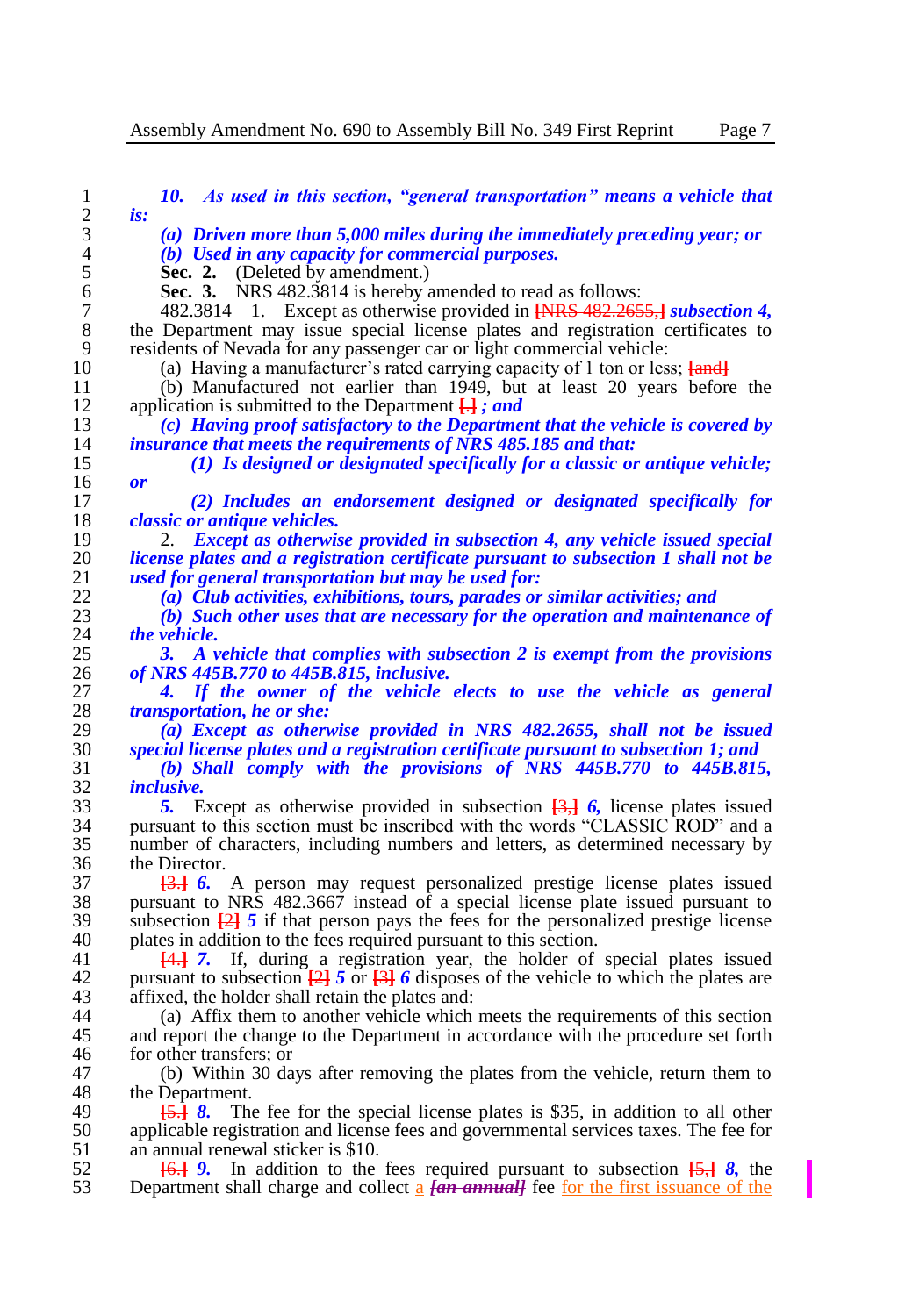1 special license plates for those motor vehicles exempted pursuant to  $\frac{1}{2}$  <del>of subsection 1 of NRS 445B.7601</del> *subsection 3* from the provisions of NRS 2 of subsection 1 of NRS 445B.760] *subsection 3* from the provisions of NRS 445B.770 to 445B.815, inclusive. The amount of the fee must be equal to the 3 445B.770 to 445B.815, inclusive. The amount of the fee must be equal to the 4 amount of the fee for a form certifying emission control compliance set forth in paragraph (c) of subsection 1 of NRS 445B.830. 5 paragraph (c) of subsection 1 of NRS 445B.830.<br>6  $\overline{47.1}$  10. Fees paid to the Department pur 6 **[**7.**]** *10.* Fees paid to the Department pursuant to subsection **[**6**]** *9* must be 7 accounted for in the Pollution Control Account created by NRS 445B.830 and distributed in accordance with subsection 6 of NRS 445B.830. 8 distributed in accordance with subsection 6 of NRS 445B.830.<br>9 11. As used in this section, "general transportation" 9 *11. As used in this section, "general transportation" means a vehicle that*  10 *is:* 11 *(a) Driven more than 5,000 miles during the immediately preceding year; or* 12 *(b) Used in any capacity for commercial purposes.* 13 **Sec. 4.** NRS 482.3816 is hereby amended to read as follows:<br>14 482.3816 1. Except as otherwise provided in **INRS 482.265** 14 482.3816 1. Except as otherwise provided in **[**NRS 482.2655,**]** *subsection 4,*  15 the Department may issue special license plates and registration certificates to residents of Nevada for any passenger car or light commercial vehicle: 16 residents of Nevada for any passenger car or light commercial vehicle:<br>17 (a) Having a manufacturer's rated carrying capacity of 1 ton or les 17 (a) Having a manufacturer's rated carrying capacity of 1 ton or less;<br>18 (b) Manufactured at least 25 years before the application is subm 18 (b) Manufactured at least 25 years before the application is submitted to the Department:  $\frac{1}{2}$ 19 Department; **[and]**<br>20 (c) Containing 20 (c) Containing only the original parts which were used to manufacture the vehicle or replacement parts that duplicate those original parts  $H : and$ 21 vehicle or replacement parts that duplicate those original parts  $\overrightarrow{H}$ ; and 22 (d) Having proof satisfactory to the Department that the vehicle is 22 *(d) Having proof satisfactory to the Department that the vehicle is covered by*  23 *insurance that meets the requirements of NRS 485.185 and that:* 24 *(1) Is designed or designated specifically for a classic or antique vehicle;*   $\frac{25}{26}$  *or* 26 *(2) Includes an endorsement designed or designated specifically for*  27 *classic or antique vehicles.* 28 2. *Except as otherwise provided in subsection 4, any vehicle issued special*  29 *license plates and a registration certificate pursuant to subsection 1 shall not be*  30 *used for general transportation but may be used for:* 31 *(a) Club activities, exhibitions, tours, parades or similar activities; and* 32 *(b) Such other uses that are necessary for the operation and maintenance of*  33 *the vehicle.* 34 *3. A vehicle that complies with subsection 2 is exempt from the provisions*  35 *of NRS 445B.770 to 445B.815, inclusive.* 36 *4. If the owner of the vehicle elects to use the vehicle as general*  37 *transportation, he or she:* 38 *(a) Except as otherwise provided in NRS 482.2655, shall not be issued*  39 *special license plates and a registration certificate pursuant to subsection 1; and* 40 *(b) Shall comply with the provisions of NRS 445B.770 to 445B.815,*   $inclusive.$ 42 *5.* Except as otherwise provided in subsection **[**3,**]** *6,* license plates issued 43 pursuant to this section must be inscribed with the words "CLASSIC VEHICLE"<br>44 and a number of characters, including numbers and letters, as determined necessary and a number of characters, including numbers and letters, as determined necessary 45 by the Director.<br>46  $\overline{3}$   $\overline{4}$  6. A 46 **[3.] 6.** A person may request personalized prestige license plates issued pursuant to NRS 482.3667 instead of a special license plate issued pursuant to 47 pursuant to NRS 482.3667 instead of a special license plate issued pursuant to subsection  $\frac{121}{21}$  5 if that person pays the fees for the personalized prestige license 48 subsection  $\frac{2}{2}$  *5* if that person pays the fees for the personalized prestige license plates in addition to the fees required pursuant to this section. 49 plates in addition to the fees required pursuant to this section.<br>50  $\overline{44}$ , 7. If, during a registration period, the holder of 50 **[**4.**]** *7.* If, during a registration period, the holder of special plates issued 51 pursuant to subsection  $\frac{1}{2}$   $\frac{1}{2}$   $\frac{1}{2}$   $\frac{1}{6}$  *6* disposes of the vehicle to which the plates are affixed, the holder shall retain the plates and:

affixed, the holder shall retain the plates and: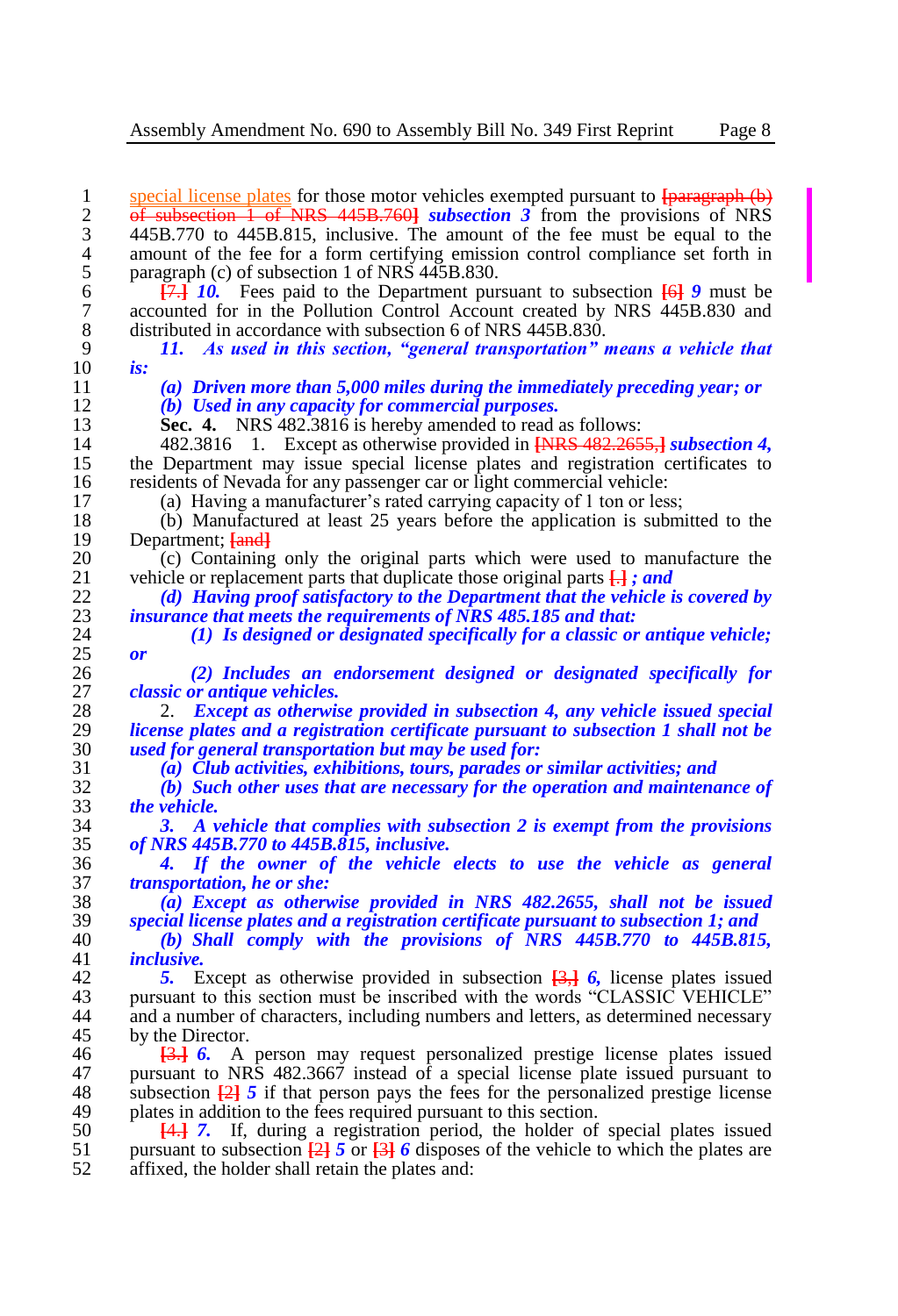1 (a) Affix them to another vehicle which meets the requirements of this section<br>2 and report the change to the Department in accordance with the procedure set forth 2 and report the change to the Department in accordance with the procedure set forth for other transfers; or 3 for other transfers; or<br>4 (b) Within 30 da

4 (b) Within 30 days after removing the plates from the vehicle, return them to 5 the Department.<br>6  $\overline{5}$ ,  $\overline{5}$ ,  $\overline{8}$ . The

 $\frac{5.5}{6}$  **8.** The fee for the special license plates is \$35, in addition to all other applicable registration and license fees and governmental services taxes. The fee for 7 applicable registration and license fees and governmental services taxes. The fee for an annual renewal sticker is \$10. 8 an annual renewal sticker is \$10.<br>9  $\frac{161}{161}$  9. In addition to the

9 **[**6.**]** *9.* In addition to the fees required pursuant to subsection **[**5,**]** *8,* the 10 Department shall charge and collect  $\frac{1}{2}$  *[an annual]* fee <u>for the first issuance of the</u> 11 special license plates for those motor vehicles exempted pursuant to **Ingraeranh** (b) 11 special license plates for those motor vehicles exempted pursuant to **[paragraph (b)**<br>12 **of subsection 1 of NRS** 445B 7601 *subsection* 3 from the provisions of NRS 12 of subsection 1 of NRS 445B.760**]** *subsection 3* from the provisions of NRS 13 445B.770 to 445B.815, inclusive. The amount of the fee must be equal to the amount of the fee for a form certifying emission control compliance set forth in 14 amount of the fee for a form certifying emission control compliance set forth in paragraph (c) of subsection 1 of NRS 445B.830. 15 paragraph (c) of subsection 1 of NRS 445B.830.<br>16  $\overline{17.1}$  10. Fees paid to the Department pur

16 **[**7.**]** *10.* Fees paid to the Department pursuant to subsection **[**6**]** *9* must be 17 accounted for in the Pollution Control Account created by NRS 445B.830 and distributed in accordance with subsection 6 of NRS 445B.830. 18 distributed in accordance with subsection 6 of NRS 445B.830.<br>19 11. As used in this section. "general transportation"

19 *11. As used in this section, "general transportation" means a vehicle that* 

20 *is:*

21 *(a) Driven more than 5,000 miles during the immediately preceding year; or* 22 *(b) Used for any capacity for commercial purposes.*

23 **Sec. 5.** NRS 482.461 is hereby amended to read as follows:<br>24 **482.461** 1. **HFI Except as otherwise provided in subse** 

24 482.461 1. **[If]** *Except as otherwise provided in subsection 3 of NRS*  $\frac{445R.825}{445R.825}$  *if the test conducted pursuant to NRS* 445R 798 indicates that a motor 25 *445B.825, if the test conducted pursuant to NRS 445B.798 indicates that a motor* vehicle which is registered in a county whose population is 100.000 or more does 26 vehicle which is registered in a county whose population is 100,000 or more does<br>27 not comply with the provisions of NRS 445B.700 to 445B.845, inclusive, and the 27 not comply with the provisions of NRS  $445B.700$  to  $445B.845$ , inclusive, and the regulations adopted pursuant thereto, the Department shall mail to the registered 28 regulations adopted pursuant thereto, the Department shall mail to the registered 29 owner of the vehicle a notice that the vehicle has failed the test.<br>30  $2.$  The notice must include:

30 2. The notice must include:<br>31 (a) The information set forth

31 (a) The information set forth in subsection 3;<br>32 (b) A written statement which contains the

32 (b) A written statement which contains the results of the test conducted 33 pursuant to NRS 445B.798; and<br>34 (c) Any other information the

34 (c) Any other information the Department deems necessary.<br>35 3. The Department shall rescind and cancel the registral

35 3. The Department shall rescind and cancel the registration of any motor 36 vehicle which fails the test conducted pursuant to NRS 445B.798, unless within 30<br>37 days after the notice is mailed by the Department pursuant to subsection 2, the 37 days after the notice is mailed by the Department pursuant to subsection 2, the 38 registered owner of the vehicle:<br>39 (a) Has the vehicle inspected

39 (a) Has the vehicle inspected by an authorized station or authorized inspection 40 station to determine whether the vehicle complies with the provisions of NRS<br>41 445B.700 to 445B.845, inclusive, and the regulations adopted pursuant thereto: and 41 445B.700 to 445B.845, inclusive, and the regulations adopted pursuant thereto; and

42 (b) Provides to the Department evidence of compliance issued by the authorized station or authorized inspection station certifying that the vehicle 43 authorized station or authorized inspection station certifying that the vehicle<br>44 complies with the provisions of NRS 445B.700 to 445B.845, inclusive, and the complies with the provisions of NRS  $445B.700$  to  $445B.845$ , inclusive, and the 45 regulations adopted pursuant thereto.<br>46 4 The registered owner of the

46 46 4. The registered owner of the vehicle shall pay the cost of the inspection 47 required pursuant to subsection 3. 47 required pursuant to subsection 3.<br>48 5. As used in this section:

48  $\overline{5}$ . As used in this section:<br>49  $\overline{6}$  (a) "Authorized inspection 49 (a) "Authorized inspection station" has the meaning ascribed to it in NRS 50  $445B.710$ .<br>51 (b) "A

51 (b) "Authorized station" has the meaning ascribed to it in NRS 445B.720.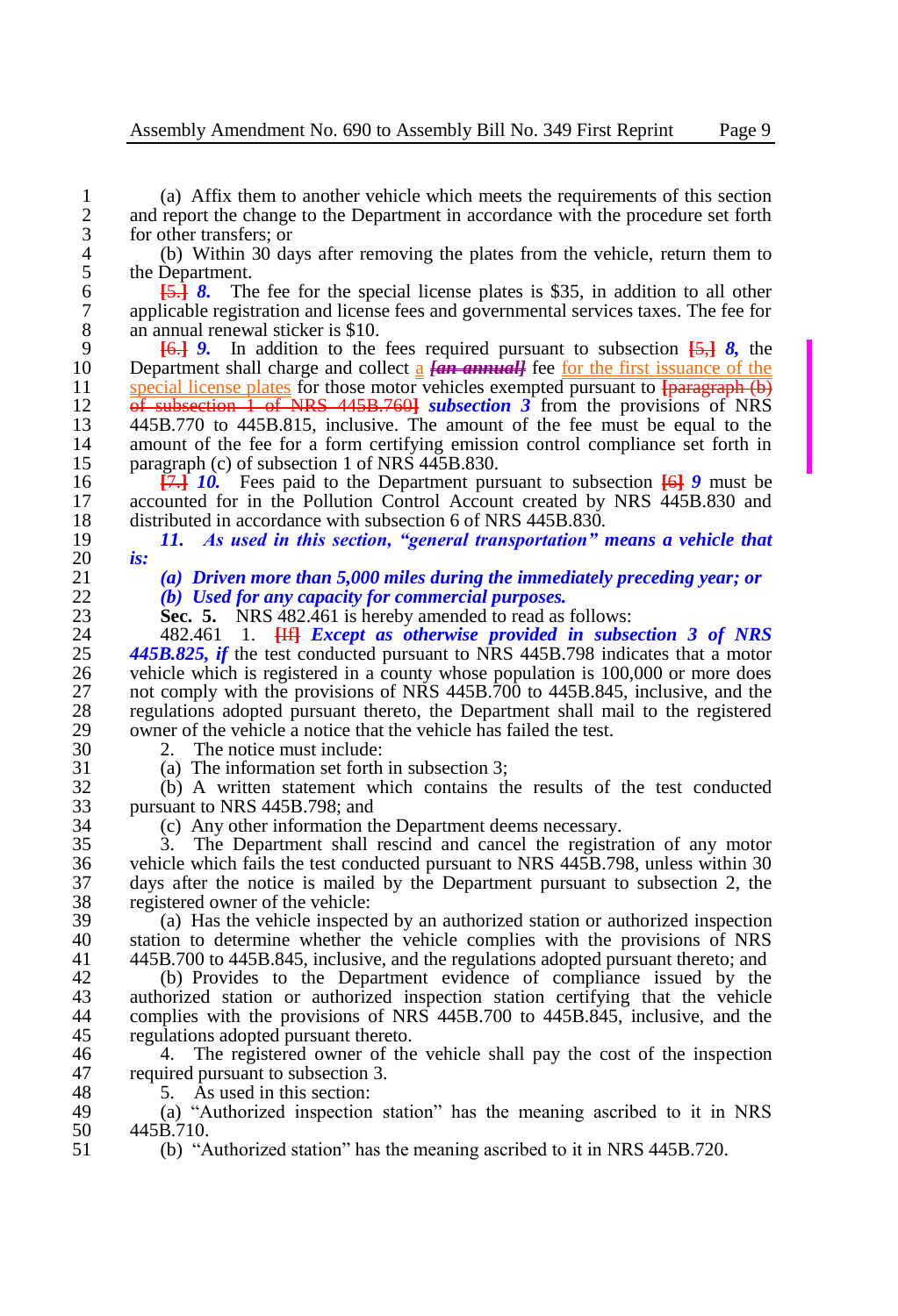| 1              | Sec. 5.5. NRS 445B.767 is hereby amended to read as follows:                                                      |
|----------------|-------------------------------------------------------------------------------------------------------------------|
| $\overline{c}$ | 445B.767 1.<br>In any county whose population is 100,000 or more, the                                             |
| 3              | Commission may, in cooperation with the Department of Motor Vehicles and any                                      |
| $\overline{4}$ | local air pollution control agency, adopt regulations to establish a voluntary                                    |
| 5              | program of electronic monitoring of emission information, from vehicles equipped                                  |
| 6              | with onboard diagnostic equipment that permits such monitoring, for the purposes                                  |
| 7              | of compliance with this chapter.                                                                                  |
| 8              | The Department of Motor Vehicles shall charge an annual fee <b>[of \$6]</b> that<br>2.                            |
| 9              | is equal in amount to the fee imposed pursuant to paragraph $(c)$ of subsection 1                                 |
| 10             | of NRS $445B.830$ for each vehicle electronically monitored pursuant to subsection                                |
| 11             | 1. Fees collected by the Department pursuant to this section must be accounted for                                |
| 12             | in the Pollution Control Account created by NRS 445B.830.                                                         |
| 13             | Sec. 6. NRS 445B.775 is hereby amended to read as follows:                                                        |
| 14             | 445B.775 1. The regulations adopted by the Commission pursuant to NRS                                             |
| 15             | 445B.770 must establish requirements by which the Department of Motor Vehicles                                    |
| 16             | may license:                                                                                                      |
| 17             | $\left  \frac{11}{111} \right $ (a) Authorized inspection stations, including criteria by which any person        |
| 18             | may become qualified to inspect devices for the control of emissions for motor                                    |
| 19             | vehicles. The regulations adopted by the Commission pursuant to NRS 445B.770                                      |
| 20             | must provide that a facility licensed as an authorized inspection station:                                        |
| 21             | $\overline{[a]}$ (1) Except as otherwise provided in $\overline{[paras]{map}}(b), \overline{j}$ subparagraph (2), |
| 22             | may not, unless specifically authorized by the Commission, install, repair, diagnose                              |
| 23             | or adjust any component or system of a motor vehicle that affects exhaust                                         |
| 24             | emissions.                                                                                                        |
| 25             | $\overline{f(b)}$ (2) May perform the following activities in connection with a motor                             |
| 26             | vehicle:                                                                                                          |
| 27             | $\overline{(1)}$ ( <i>I</i> ) The changing of oil;                                                                |
| 28             | $\frac{[2]}{[2]}$ ( <i>II</i> ) The replacing of an oil filter, air filter, fuel filter, belt or hose;            |
| 29             | and                                                                                                               |
| 30             | $\overline{[}(3)]$ (III) The servicing of a fuel injection system using methods                                   |
| 31             | approved by the Division of Environmental Protection of the State Department of                                   |
| 32             | Conservation and Natural Resources.                                                                               |
| 33             | $\frac{2.1}{2.1}$ (b) Authorized stations, including criteria by which any person may                             |
| 34             | become qualified to inspect, repair, adjust and install devices for the control of                                |
| 35             | emissions for motor vehicles.                                                                                     |
| 36             | The regulations adopted by the Commission pursuant to NRS 445B.770<br>2.                                          |
| 37             | must authorize any approved inspector who is licensed by the Department of                                        |
| 38             | <b>Motor Vehicles:</b>                                                                                            |
| 39             | (a) Only to test exhaust emissions to work at any authorized inspection                                           |
| 40             | station, authorized station or any class of fleet station or multiple locations of                                |
| 41             | such stations. Such an inspector shall not diagnose, repair or service devices for                                |
| 42             | the control exhaust emissions at any such station.                                                                |
| 43             | (b) To test exhaust emissions and diagnose, repair and service devices for the                                    |
| 44             | control of exhaust emissions to work at any authorized inspection station,                                        |
| 45             | authorized station or any class of fleet station or multiple locations of such                                    |
| 46             | stations.                                                                                                         |
| 47             | NRS 445B.785 is hereby amended to read as follows:<br>Sec. 7.                                                     |

 445B.785 1. The Department of Motor Vehicles shall, in cooperation with the Commission, adopt regulations which:

 (a) Prescribe requirements for licensing authorized inspection stations, authorized stations and fleet stations. The regulations adopted pursuant to this paragraph must provide that a facility licensed as an authorized inspection station: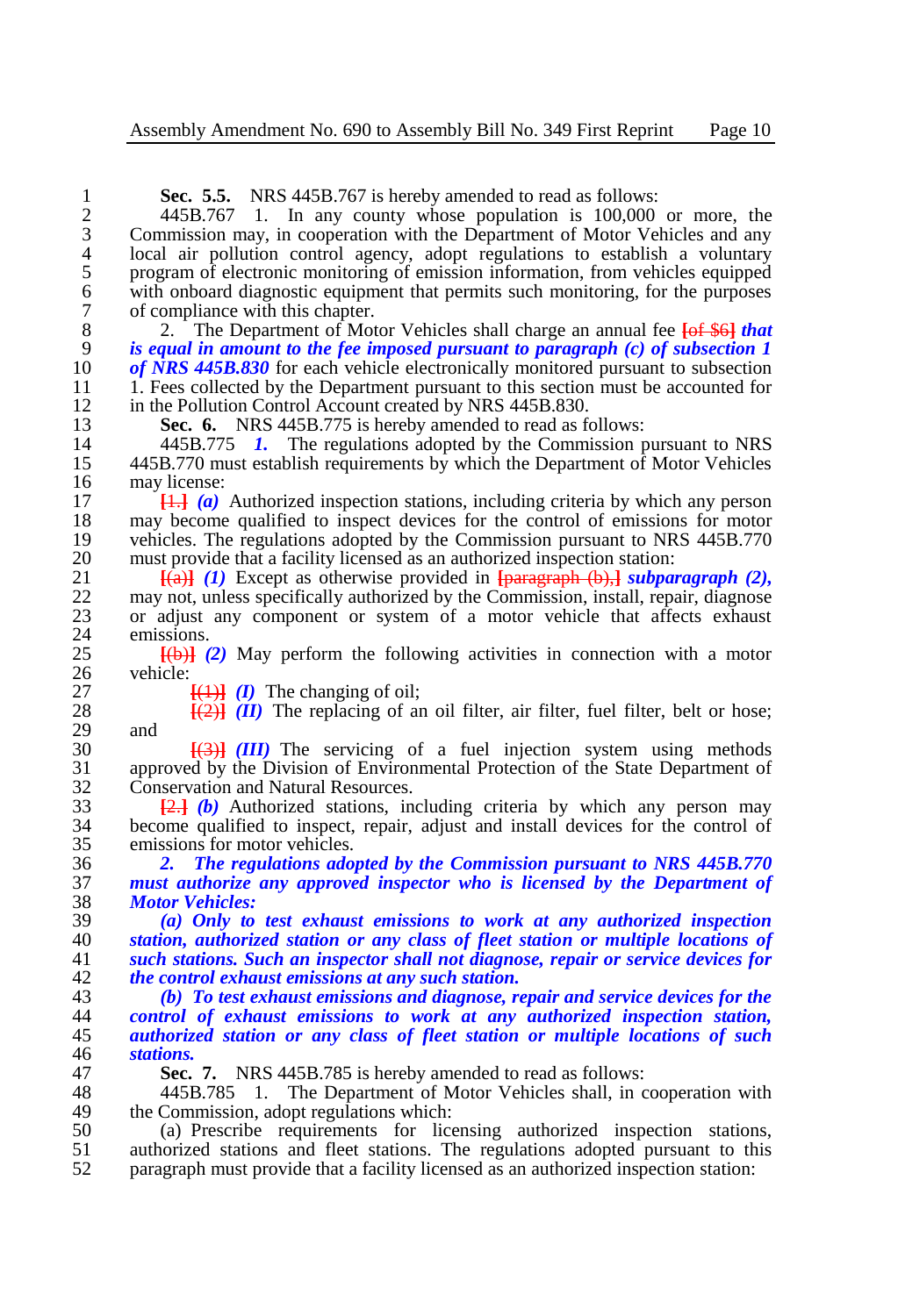1 (1) Except as otherwise provided in subparagraph (2), may not, unless 2 specifically authorized by the Commission, install, repair, diagnose or adjust any component or system of a motor vehicle that affects exhaust emissions. 3 component or system of a motor vehicle that affects exhaust emissions.<br>4 (2) May perform the following activities in connection wi

4 (2) May perform the following activities in connection with a motor 5 vehicle:

6 (I) The changing of oil;<br>7 (II) The replacing of an

7 (II) The replacing of an oil filter, air filter, fuel filter, belt or hose; and (III) The servicing of a fuel injection system using methods approved

8 (III) The servicing of a fuel injection system using methods approved<br>9 by the Division of Environmental Protection of the State Department of 9 by the Division of Environmental Protection of the State Department of 10 Conservation and Natural Resources. 10 Conservation and Natural Resources.<br>11 (b) Prescribe the manner in whi

11 (b) Prescribe the manner in which authorized inspection stations, authorized 12 stations and fleet stations inspect motor vehicles and issue evidence of compliance.<br>13 (c) Prescribe the diagnostic equipment necessary to perform the required

13 (c) Prescribe the diagnostic equipment necessary to perform the required 14 inspection. The regulations must ensure that:<br>15 (1) The equipment complies with a

15 (1) The equipment complies with any applicable standards of the United States Environmental Protection Agency: and 16 States Environmental Protection Agency; and<br>17 (2) Use of the equipment is specifical

17 (2) Use of the equipment is specifically authorized by the Commission.<br>18 (d) Provide for any fee, bond or insurance which is necessary to carry out

18 (d) Provide for any fee, bond or insurance which is necessary to carry out the provisions of NRS 445B.700 to 445B.815, inclusive. 19 provisions of NRS 445B.700 to 445B.815, inclusive.<br>20 (e) Provide for the issuance of a namphlet for d

20 (e) Provide for the issuance of a pamphlet for distribution to owners of motor vehicles. The pamphlet must contain information explaining the reasons for and the 21 vehicles. The pamphlet must contain information explaining the reasons for and the methods of the inspections. 22 methods of the inspections.<br>23 2. The Department of

23 2. The Department of Motor Vehicles shall issue a copy of the regulations to each authorized inspection station, authorized station and fleet station. 24 each authorized inspection station, authorized station and fleet station.<br>25 3. The regulations adopted by the Department of Motor Vehic

25 *3. The regulations adopted by the Department of Motor Vehicles pursuant*  26 *to this section must authorize any approved inspector who is licensed by the*  27 *Department of Motor Vehicles:*

 *(a) Only to test exhaust emissions to work at any authorized inspection station, authorized station or any class of fleet station or multiple locations of such stations. Such an inspector shall not diagnose, repair or service devices for the control exhaust emissions at any such station.*

 *(b) To test exhaust emissions and diagnose, repair and service devices for the control of exhaust emissions to work at any authorized inspection station, authorized station or any class of fleet station or multiple locations of such*  stations.

36 **Sec. 8.** NRS 445B.798 is hereby amended to read as follows:

37 445B.798 **[**In**]** 38 *1. Notwithstanding subsection 3 of NRS 445B.825 and except as otherwise*  39 *provided in subsection* 2, *in* a county whose population is 100,000 or more, the 40 **Department** of Motor Vehicles may conduct a test of the emissions from a motor 40 Department of Motor Vehicles may conduct a test of the emissions from a motor<br>41 vehicle which is being operated on a highway in that county to determine whether vehicle which is being operated on a highway in that county to determine whether 42 the vehicle complies with the provisions of NRS 445B.700 to 445B.845, inclusive,<br>43 and the regulations adopted pursuant thereto.

43 and the regulations adopted pursuant thereto.<br>44 2. As an alternative to the test of the *2. As an alternative to the test of the emissions authorized to be conducted pursuant to subsection 1, in a county whose population is 100,000 or more, the Department of Motor Vehicles may establish a remote sensing system to test the emissions from a motor vehicle which is being operated on a highway in that county to determine whether the vehicle complies with the provisions of NRS 445B.700 to 445B.845, inclusive, and the regulations adopted pursuant thereto. If the Department of Motor Vehicles establishes a remote sensing system pursuant to this subsection, the Department of Motor Vehicles shall adopt regulations:*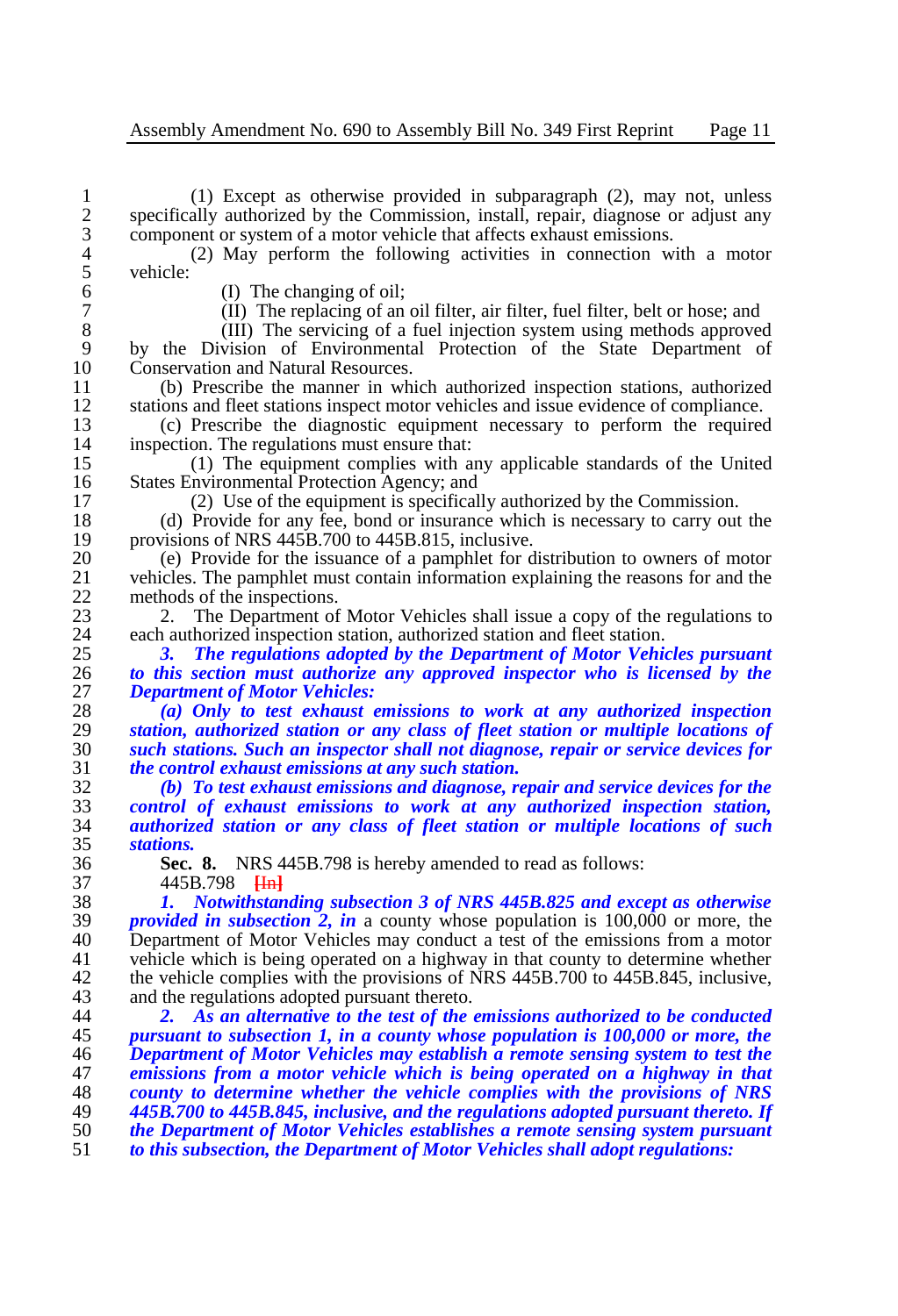*(a) As necessary for carrying out the remote sensing system, including, without limitation, the implementation and enforcement of the remote sensing system and the control of quality assurance of the remote sensing system;*

 *(b) That provide the procedure for a person to register to participate in the remote sensing system, including, without limitation, requiring the person to pay a fee that is equivalent to any fee charged by the Department of Motor Vehicles for conducting a test of the emissions from a motor vehicle pursuant to subsection 1; and* 

 *(c) That allow for the collection of data from the remote sensing system. The Department of Motor Vehicles and any other agency of this State may use the data collected from the remote sensing system, so long as the information of a person who participates in the remote sensing system is not disclosed to the public.*

 *3. As used in this section, "remote sensing system" means an emissions profiling system that uses remote sensing devices (RSD) on a highway in a county whose population is 100,000 or more to identify the emissions from a motor vehicle.*

18 **Sec. 9.** NRS 445B.825 is hereby amended to read as follows:<br>19 445B.825 1. The Commission may provide for exemp

19 445B.825 1. The Commission may provide for exemption from the<br>20 provisions of NRS 445B.770 to 445B.815, inclusive, of designated classes of motor provisions of NRS 445B.770 to 445B.815, inclusive, of designated classes of motor 21 vehicles, including, without limitation, classes based upon the year of manufacture of motor vehicles. 22 of motor vehicles.<br>23 2. A hybrid

 2. A hybrid electric vehicle, as defined in 40 C.F.R. § **[**86.1702-99,**]** *86.1803- 01,* is exempt from the provisions of NRS 445B.770 to 445B.815, inclusive, until the model year of the vehicle is 6 years old. 25 the model year of the vehicle is 6 years old.<br>26 3. A new motor vehicle is exempt from

 3. *A new motor vehicle is exempt from the test conducted pursuant to NRS 445B.798 and the provisions of NRS 445B.770 to 445B.815, inclusive, until the fourth registration of the motor vehicle. If the Department of Motor Vehicles conducts a test pursuant to NRS 445B.798, the Department of Motor Vehicles shall conduct the test pursuant to NRS 445B.798 to determine whether the motor vehicle complies with the provisions of NRS 445B.700 to 445B.845, inclusive, and the regulations adopted pursuant thereto, annually after the fourth registration of the motor vehicle.*

**4.** The Commission shall provide for a waiver from the provisions of NRS 445B.770 to 445B.815, inclusive, if **[compliance]**: 445B.770 to 445B.815, inclusive, if **[**compliance**]** *:*

 *(a) Compliance* involves repair and equipment costs which exceed the limits 37 established by the Commission **[. The Commission shall establish the limits in a** 38 **manner which avoids unnecessary financial hardship to motor vehicle owners. 1 :** *or* manner which avoids unnecessary financial hardship to motor vehicle owners. **]** *; or* 

*(b) The following applies:*

 *(1) Compliance involves repair and equipment costs which exceed the limits established by the Commission; and*

 *(2) The vehicle is repaired by the owner of the vehicle. Such repairs by the owner of the vehicle include, without limitation:*

*(I) The owner purchasing parts for the repair of the vehicle;*

*(II) The owner buying equipment for the repair of the vehicle; and*

*(III) The owner performing labor on the vehicle for the repair of the* 

47 *vehicle.*<br>48 → The *The Commission shall establish the limits referenced in this section in a*  49 *manner which avoids unnecessary financial hardship to motor vehicle owners.*<br>50 5. As used in this section, "new motor vehicle" means a motor vehicle ti

 *5. As used in this section, "new motor vehicle" means a motor vehicle that has never been registered with the Department of Motor Vehicles and has never been registered with the appropriate agency or authority of any other state, the*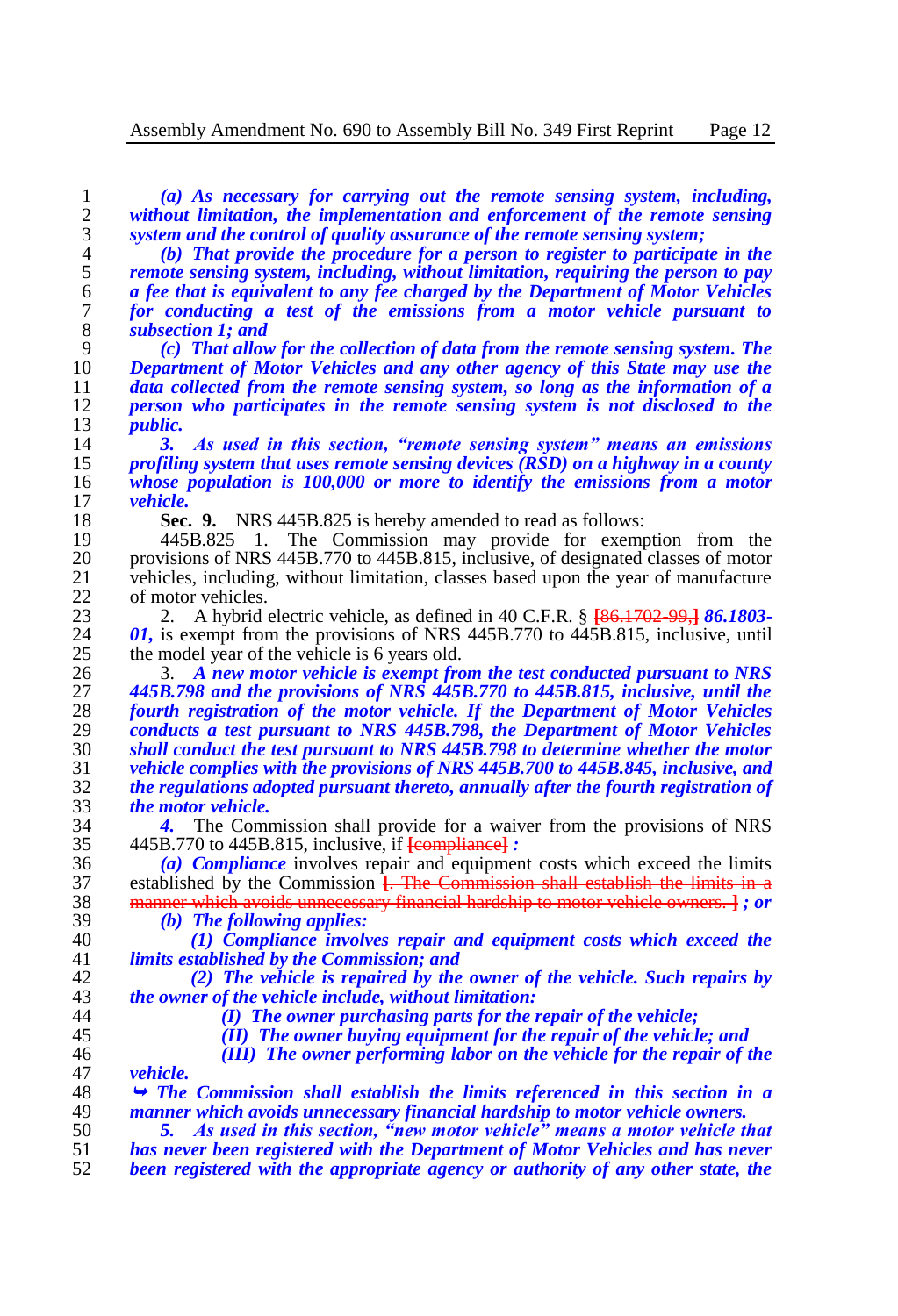| 1  | District of Columbia, any territory or possession of the United States or a foreign                           |
|----|---------------------------------------------------------------------------------------------------------------|
| 2  | state, province or country.                                                                                   |
| 3  | Sec. 10. <b>ENRS 445B.830</b> is hereby amended to read as follows:                                           |
| 4  | 445B.830 - 1. In areas of the State where and when a program is commenced                                     |
| 5  | pursuant to NRS 445B.770 to 445B.815, inclusive, the following fees must be paid                              |
| 6  | to the Department of Motor Vehicles and accounted for in the Pollution Control                                |
| 7  | Account, which is hereby created in the State General Fund-                                                   |
| 8  | <del>. (a) For the issuance and annual renewal of a license for an</del>                                      |
| 9  | authorized inspection station, authorized station or flect station  [\$25] \$100                              |
| 10 | (b) For each set of 25 forms certifying emission control                                                      |
| 11 |                                                                                                               |
| 12 |                                                                                                               |
| 13 | Except as otherwise provided in subsection 6, and after deduction of the                                      |
| 14 | amounts distributed pursuant to subsection 4, money in the Pollution Control                                  |
| 15 | <b>Account may, pursuant to legislative appropriation or with the approval of the</b>                         |
| 16 | Interim Finance Committee, be expended by the following agencies in the                                       |
| 17 | following order of priority:                                                                                  |
| 18 | (a) The Department of Motor Vehicles to earry out the provisions of NRS                                       |
| 19 | 445B.770 to 445B.845, inclusive.                                                                              |
| 20 | (b) The State Department of Conservation and Natural Resources to carry out                                   |
| 21 |                                                                                                               |
| 22 | the provisions of this chapter.<br>(e) The State Department of Agriculture to carry out the provisions of NRS |
| 23 |                                                                                                               |
|    | 590.010 to 590.150, inclusive.                                                                                |
| 24 | (d) Local air pollution control agencies in nonattainment or maintenance areas                                |
| 25 | for an air pollutant for which air quality criteria have been issued pursuant to 42                           |
| 26 | U.S.C. § 7408, for programs related to the improvement of the quality of the air.                             |
| 27 | (e) The Tahoe Regional Planning Agency to carry out the provisions of NRS                                     |
| 28 | <del>277.200 with respect to the preservation and improvement of air quality in the Lake</del>                |
| 29 | <del>Tahoe Basin.</del>                                                                                       |
| 30 | The Department of Motor Vehicles may prescribe by regulation routine<br>3.                                    |
| 31 | fees for inspection at the prevailing shop labor rate, including, without limitation,                         |
| 32 | maximum charges for those fees, and for the posting of those fees in a conspicuous                            |
| 33 | place at an authorized inspection station or authorized station.                                              |
| 34 | 4. The Department of Motor Vehicles shall make quarterly distributions of                                     |
| 35 | money in the Pollution Control Account to local air pollution control agencies in                             |
| 36 | nonattainment or maintenance areas for an air pollutant for which air quality criteria                        |
| 37 | have been issued pursuant to 42 U.S.C. § 7408. The distributions of money made to                             |
| 38 | agencies in a county pursuant to this subsection must be made from an amount of                               |
| 39 | money in the Pollution Control Account that is equal to one sixth of the amount                               |
| 40 | received for each form issued in the county pursuant to subsection 1.                                         |
| 41 | 5. Each local air pollution control agency that receives money pursuant to                                    |
| 42 | subsections 4 and 6 shall, not later than 45 days after the end of the fiscal year in                         |
| 43 | which the money is received, submit to the Director of the Legislative Counsel                                |
| 44 | Bureau for transmittal to the Interim Finance Committee a report on the use of the                            |
| 45 | money received.                                                                                               |
| 46 | -6. The Department of Motor Vehicles shall make annual distributions of                                       |
| 47 | excess money in the Pollution Control Account to local air pollution control                                  |
| 48 | agencies in nonattainment or maintenance areas for an air pollutant for which air                             |
| 49 | quality criteria have been issued pursuant to 42 U.S.C. § 7408, for programs related                          |
| 50 | to the improvement of the quality of the air. The distributions of excess money                               |
| 51 | made to local air pollution control agencies in a county pursuant to this subsection                          |
| 52 | must be made in an amount proportionate to the number of forms issued in the                                  |
| 53 | county pursuant to subsection 1 and an amount proportionate to the amount of fees                             |
|    |                                                                                                               |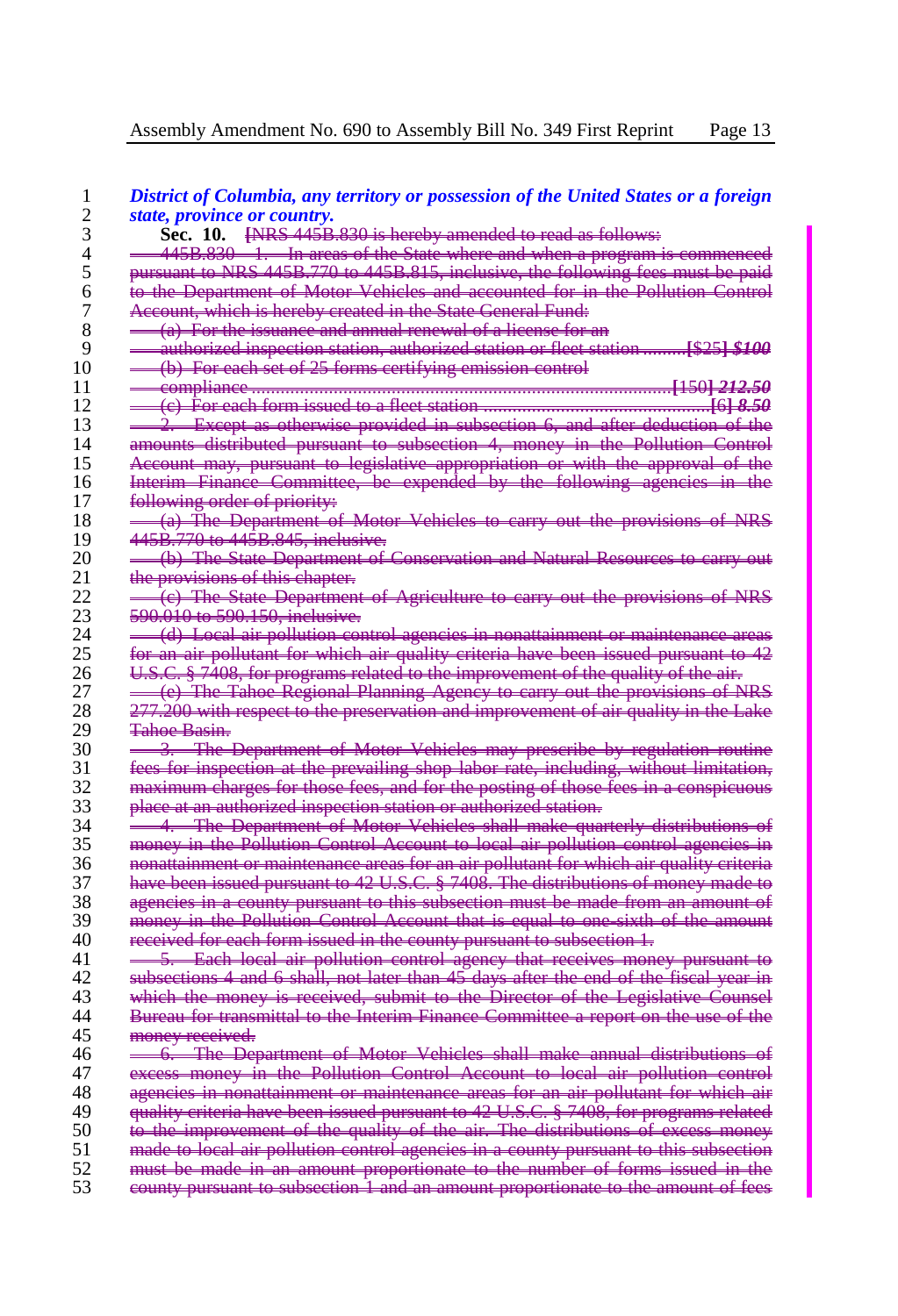| used in this subsection, "excess money" means:                                        |
|---------------------------------------------------------------------------------------|
| $-(a)$ The money in excess of \$1,000,000 remaining in the Pollution Control          |
| Account at the end of the fiscal year, after deduction of the amounts distributed     |
| pursuant to subsection 4 and any disbursements made from the Account pursuant to      |
| <del>subsection 2: and</del>                                                          |
| (b) The money deposited in the Pollution Control Account by the Department            |
| of Motor Vehicles pursuant to NRS 482.381, 482.3812, 482.3814 and 482.3816.           |
| 7. The Department of Motor Vehicles shall provide for the creation of an              |
| advisory committee consisting of representatives of state and local agencies          |
| involved in the control of emissions from motor vehicles. The committee shall:        |
| (a) Establish goals and objectives for the program for control of emissions           |
| from motor vehicles:                                                                  |
| (b) Identify areas where funding should be made available; and                        |
| (e) Review and make recommendations concerning regulations adopted                    |
| pursuant to NRS 445B.770.] (Deleted by amendment.)                                    |
| Sec. 10.5. NRS 445B.834 is hereby amended to read as follows:                         |
| 445B.834 1. The board of county commissioners of a county whose                       |
| <i>population is 100,000 or more may impose an additional fee for:</i>                |
| (a) Each form certifying emission control compliance; and                             |
| (b) The issuance and annual renewal of a license for an authorized                    |
| inspection station, authorized station or fleet station.                              |
| If a board of county commissioners imposes an additional fee pursuant to              |
| subsection 1, the board shall:                                                        |
| (a) Subject to the provisions of paragraph (b), use any money received from           |
| the additional fee to support the programs of local air pollution control agencies    |
| to reduce emissions from a motor vehicle; and                                         |
| (b) Allocate at least 50 percent of any money received from the additional fee        |
| to support the programs of local air pollution control agencies to reduce             |
| emissions from a motor vehicle for the benefit of historically underserved            |
| <i>communities.</i>                                                                   |
| If the board of county commissioners of a county is authorized to impose              |
| an additional fee for each form certifying emission control compliance $\Box$ or the  |
| board of county commissioners imposes an additional fee for each form                 |
| certifying emission control compliance pursuant to subsection 1, as applicable,       |
| the board shall ensure that 2 percent of any such fee it imposes is retained as a     |
| commission by the authorized station or authorized inspection station that performs   |
| the inspection pursuant to which the form certifying emission control compliance is   |
| issued.                                                                               |
| $\frac{[2]}{[2]}$ 4. As used in this section $\frac{[4]}{[4]}$ :                      |
| (a) "Additional fee" does not include any fee that is imposed pursuant to             |
| paragraph (a), (b) or (c) of subsection 1 of NRS 445B.830.                            |
| (b) "Block" means the smallest geographical unit whose boundaries were                |
| designated by the Bureau of the Census of the United States Department of             |
| Commerce in its topographically integrated geographic encoding and referencing        |
| system.                                                                               |
| $\overline{(c)}$ "Block group" means a combination of blocks whose numbers begin with |
| the same digit.                                                                       |
| "Census tract" means a combination of block groups.<br>(d)                            |
| "Historically underserved community" means:<br>(e)                                    |
|                                                                                       |